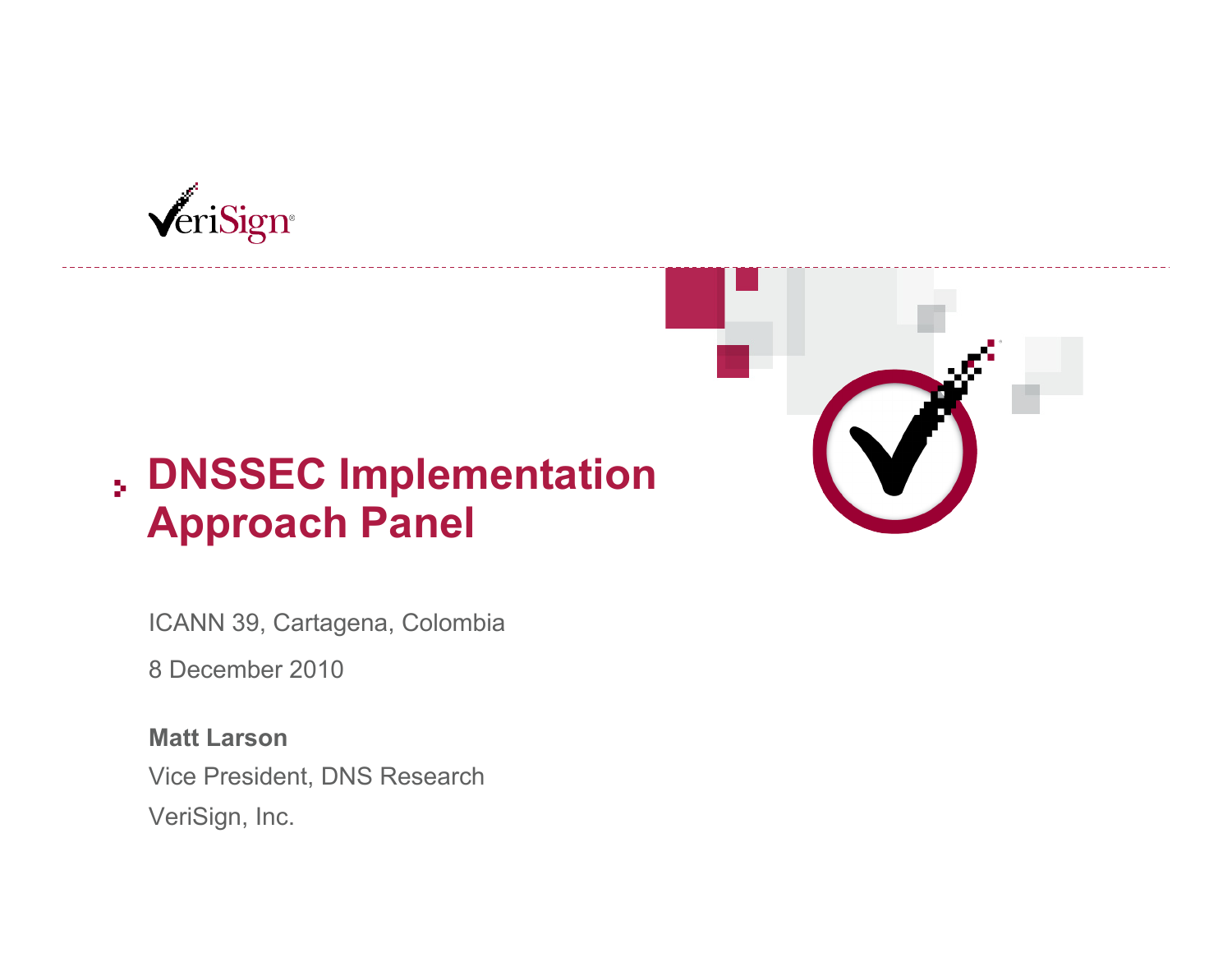# **DISSEC in** *.com/.net***: High-level Design**

- Tremendous scale of *.com/.net* requires entirely custom DNSSEC solution
- Registration system
	- Incremental signing
	- Signing server component abstracts multiple HSMs in multiple Tier 4 facilities

#### **Resolution**

– DNSSEC-enabled ATLAS, VeriSign's custom high-performance authoritative name server

### Key management

- Cryptographic Business Operations (CBO) manages all key material
- KSK offline

2

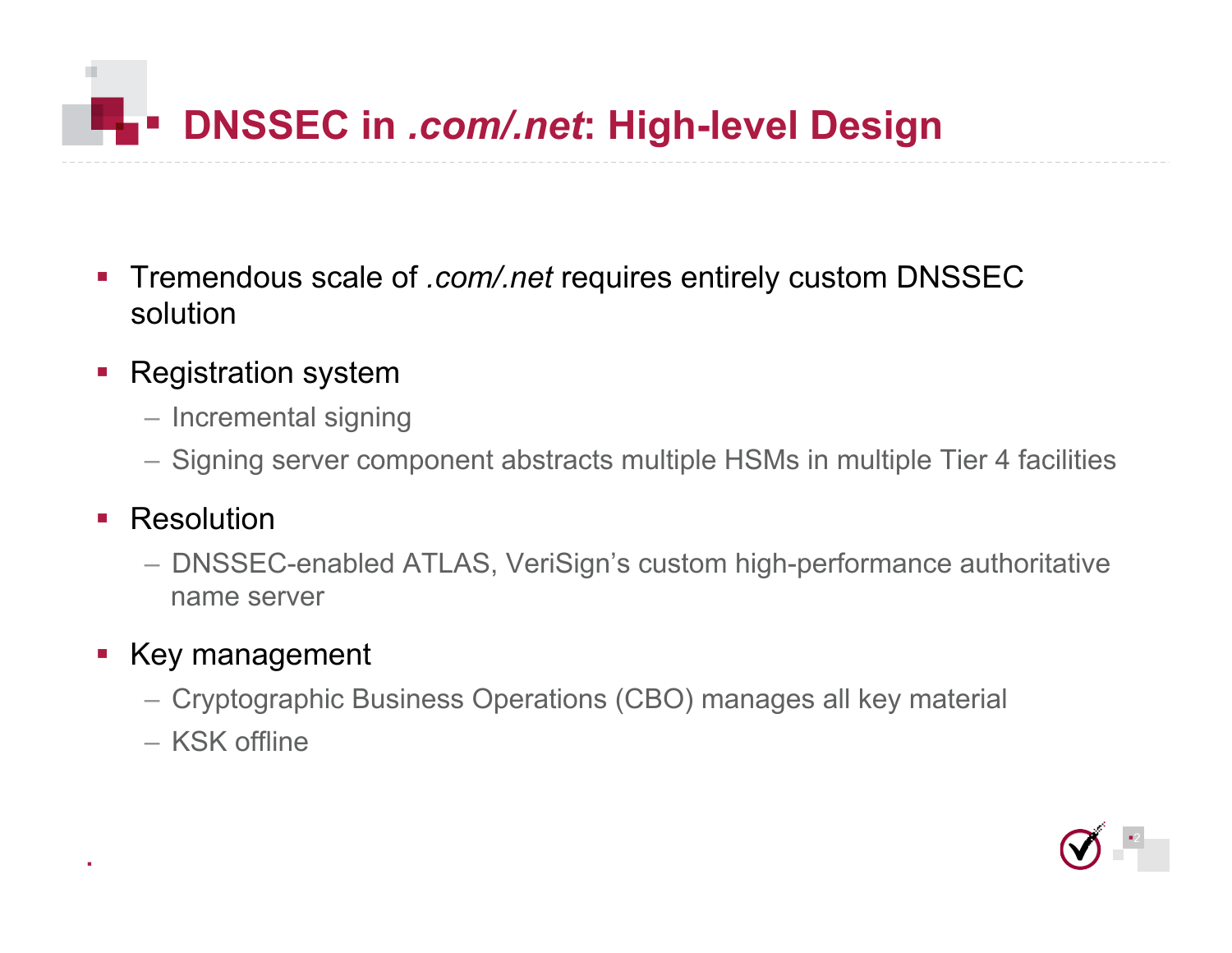

- Cautious and measured approach throughout
- **Before deployment** 
	- EPP SDK with DNSSEC support
	- End-to-end operational Test & Evaluation (OT&E) environment, including both registration (EPP) and resolution (signed *.net* zone)
	- DNSSEC tool guide describing tools for DNSSEC implementation and corresponding tool kit (for registrars)
	- DNSSEC transfer white paper (for registrars)
	- Cloud signing service (for registrars)
	- DNSSEC interoperability lab (for hardware and software vendors)
	- Various tools, including DNSSEC debugging tool
		- *dnssec-debugger.verisignlabs.com*

#### **Deployment**

- *.net* before *.com*
- Registration system DNSSEC-enabled first
- Deliberately unvalidatable zone

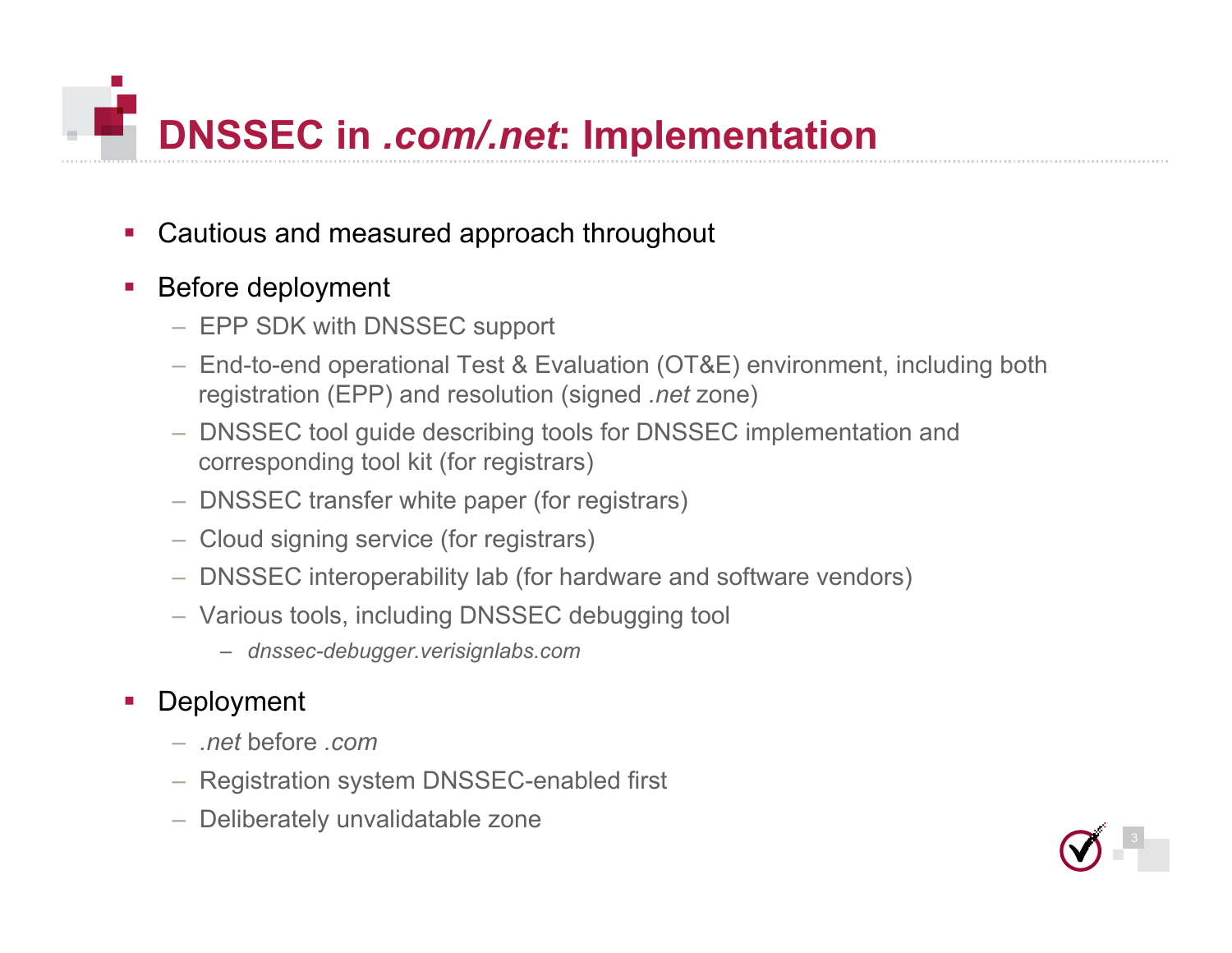

#### ■ Scale

#### **Signing speed**

- Registration system SLAs
- Zone size
	- NSEC3 with Opt-out
- Scope
	- DNSSEC implementation affects every component

#### • Registrar adoption

– DNSSEC needs registrar support to succeed

#### **Importance**

– *.com* and *.net* can't go down. Ever.